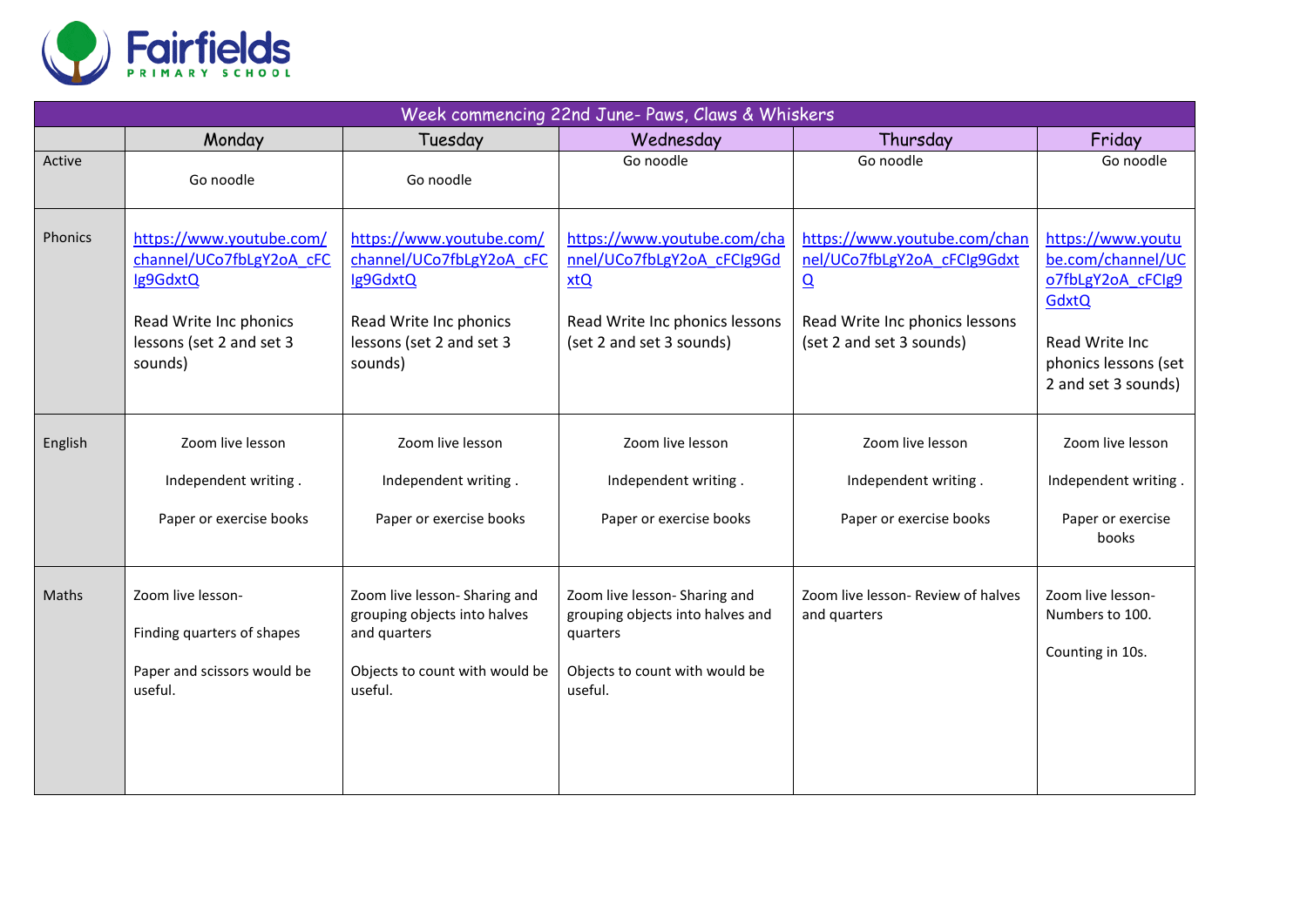

|             | <u>Art</u>                    | <b>Science</b>                      | P <sub>E</sub>                   | Wild animal research          | Join in with our class |
|-------------|-------------------------------|-------------------------------------|----------------------------------|-------------------------------|------------------------|
| Imaginative | What is a collage?            | Talk about the different            |                                  |                               | Zoom Storytime.        |
| Learning    | Explain that we are going to  | features of animals. Some           | We will be enjoying some non-    | Use the internet or books at  |                        |
| Project     | use small pieces of tissue    | parts are the same and some         | contact and non-equipment active | home to find out about your   |                        |
| work        | paper to build up our piece   | are unique to the group of          | time in the afternoon.           | favourite wild animal. Make   |                        |
|             | of art. We are going to       | animals. E.g. wings, scales, gills. | Challenge: How far can you jumo? | notes about it and then       |                        |
|             | choose an animal              | Label the parts of different        | Mark it on the floor with chalk  | present your facts in any way |                        |
|             | picture and then make it into | animals.                            | and then measure it!             | you choose. We can't wait to  |                        |
|             | a collage.                    |                                     |                                  | see what you find out!        |                        |
|             | To start with we are going to | https://www.twinkl.co.uk/r          |                                  |                               |                        |
|             | sketch out our animal onto a  | esource/t-sc-278-parts-of-          |                                  |                               |                        |
|             |                               | an-animal-activity-pack             |                                  |                               |                        |
|             | piece of paper, we will       |                                     |                                  |                               |                        |
|             | then use some tissue paper    | Some useful vocabulary:             |                                  |                               |                        |
|             | to layer up and make our      | eye, nose, claw, wing, gill,        |                                  |                               |                        |
|             | collage, we will be making    | scale, skin, hair, fur, shell.      |                                  |                               |                        |
|             | the collage to imitate the    |                                     |                                  |                               |                        |
|             | markings on the skin or fur.  |                                     |                                  |                               |                        |
|             | What colours will you need    |                                     |                                  |                               |                        |
|             | for your animal?              |                                     |                                  |                               |                        |
|             |                               |                                     |                                  |                               |                        |